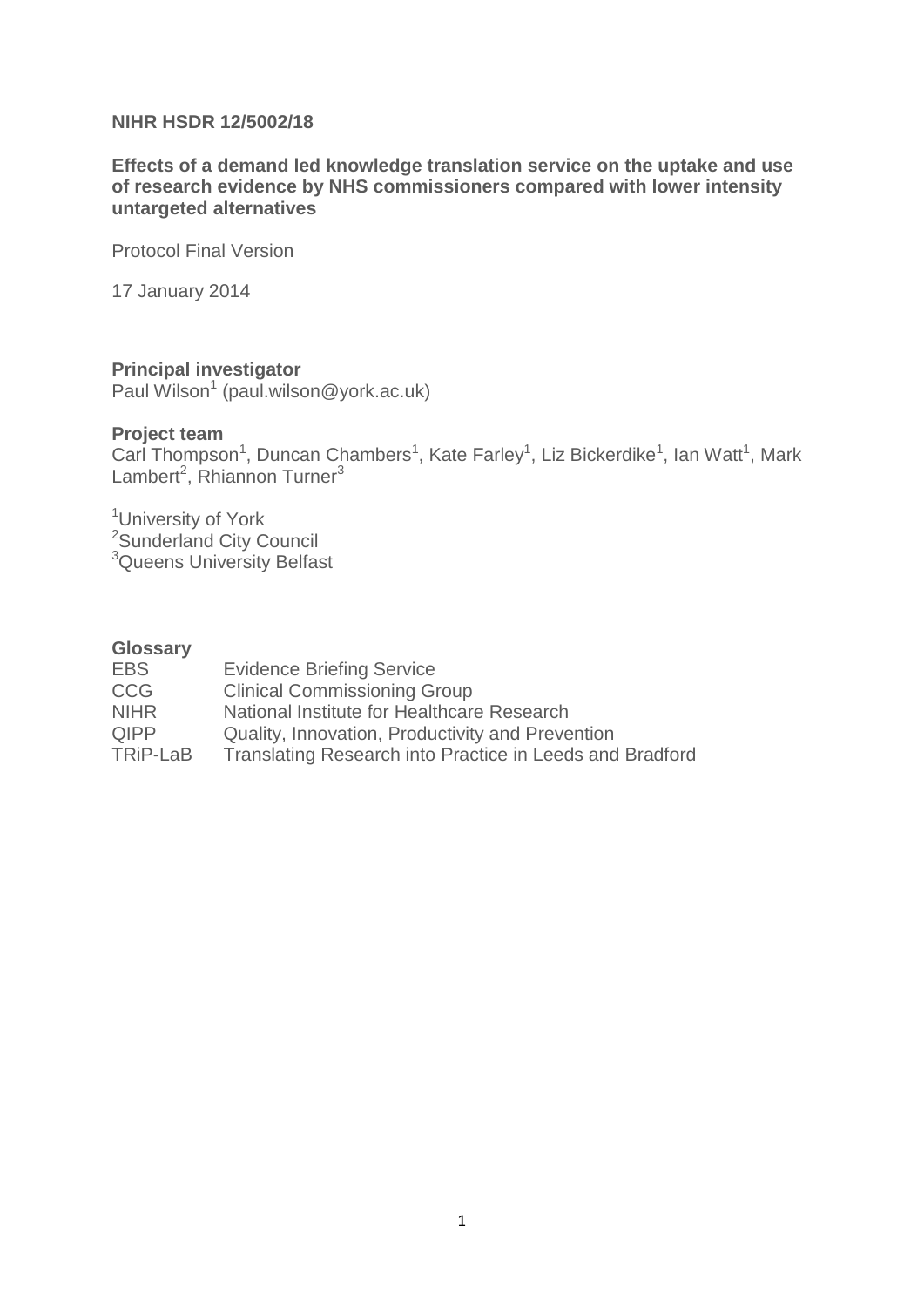### **Introduction**

The NHS is facing severe funding constraints both now and in the medium term. The forecast reduction in resources will place considerable pressures on its organisations and staff. In challenging times, it has been proposed that the greatest potential savings may be found by increasing efficiency and reducing variations in clinical practices (Ham, 2009). To do this well, NHS managers and clinicians need to be fully aware of the strength of the underlying evidence for interventions or ways of working that promise to deliver more value from the finite resources available (Appleby, 2010). A need reflected in the Health and Social Care Act 2012, which states that the National Commissioning Board (NCB; now NHS England) and local Clinical Commissioning Groups (CCGs) must promote 'the use of evidence obtained from research'.

NIHR has invested significantly in the production of research evidence on the effectiveness and cost effectiveness of interventions to inform decisions and choices (NIHR 2011). However, full uptake of this knowledge to increase efficiency, reduce practice variations and to ensure best use of finite resources within the NHS has yet to be realised (Cooksey 2006). NHS managers and clinical leads in CCGs can play a key role in developing absorptive capacity (Cohen 1990; Lane 2006) by improving uptake and use of knowledge to inform commissioning and decommissioning of services. However, their ability to recognise and understand valuable research based knowledge is often lacking (Walshe 2001).

An initiative aiming to address this gap has been developed as part of the NIHR CLAHRC (Collaboration for Leadership in Applied Health Research and Care) for Leeds, York and Bradford: a service that works with local NHS commissioners and senior managers in provider Trusts to provide research based answers to questions they raise (see [http://ow.ly/akGxw\)](http://ow.ly/akGxw). The service is aimed at commissioning and service delivery and organisation decisions and summarises and translates existing sources of synthesised, quality-assessed evidence (primarily systematic reviews and economic evaluations) to the local context. Topics have included evidence to inform service reorganisation for adolescents with eating disorders (Chambers 2012), evidence to support nurse/ doctor role substitution and the introduction of integrated care pathways in mental health settings.

Our approach is consultative (Jacobson 2005) and responsive based on a methodological framework that involves clarifying the problem and framing the question to be addressed. The evidence briefings summarise the quality and the strength of existing systematic reviews and economic evaluations, but go beyond effectiveness and cost effectiveness to consider local applicability, implications relating to service delivery, resource use, implementation and equity. The service has involved building relations and having regular contact (face to face and email) between researchers and a range of clinicians, commissioners and NHS mangers to discuss and formulate questions that require a more considered response and to then produce briefings and discuss their implications. Although feedback has been uniformly positive to date, this service is developmental and has yet to be formally evaluated.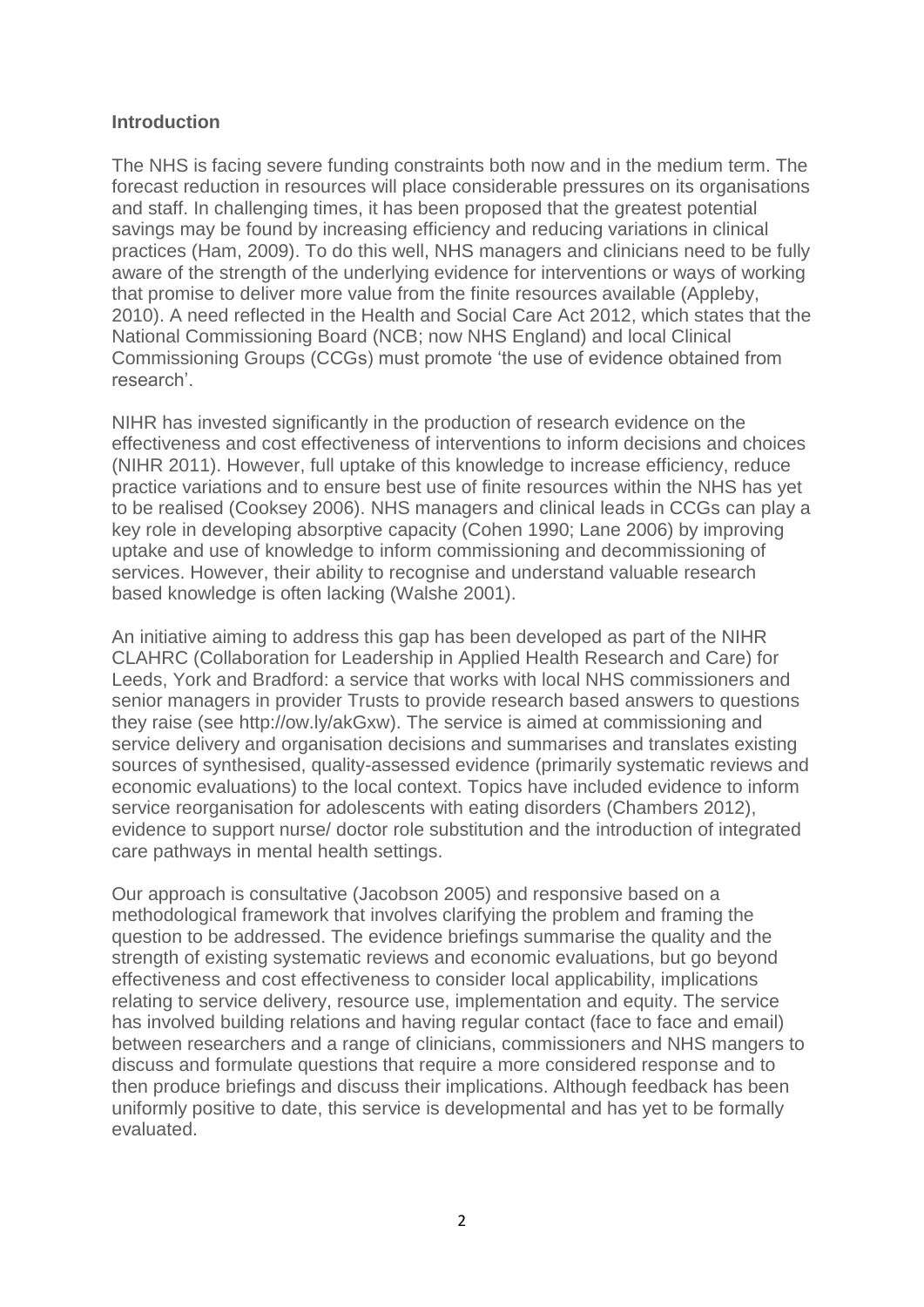Based on the findings of previous research, interactions between researchers and NHS managers might be expected to facilitate the ongoing use of research knowledge in decision making (Elliott and Popay 2000; Innvaer et al. 2002; Lavis 2003). How best to do this (Mitton 2007) and the time and resource costs required for both sides, is less clear. What is clear is that the benefit of interactions between managers and researchers is theoretically grounded. Specifically, research shows that ongoing, positive intergroup contact (Turner 2007), is effective at generating positive relations between members of two parties where there is institutional support, where there is equal status between those involved, and where there is cooperation in order to achieve a common goal (Pettigrew and Tropp 2006). Contact has most benefit if those involved identify both with their own group (e.g., researchers or managers) and the overarching organisation to which they both belong (Gaertner 1993).

Given the resource-intensive nature of the knowledge translation service, we need to establish how much value is added by additional support from researchers over alternative or more basic dissemination approaches. A recent Milbank review described resources aimed at making the results of systematic reviews more accessible to healthcare decision makers (Chambers 2011). A variety of resources were identified but few were evaluated, giving little insight into their impact on decision making. The proposed research will evaluate a consultative knowledge translation service provided by researchers in response to real-life uncertainties identified by NHS commissioners and involving interaction between managers and researchers. As such, the study clearly proposes research to improve knowledge transfer and innovation in healthcare delivery and organisation. The study will also offer the chance to test methods of costing enhanced review services and to estimate the financial value of such interventions.

This research is timely because of the current and future need to use research evidence effectively to ensure optimum use of resources by the NHS, both in accelerating innovation and in stopping the use of less effective practices and models of service delivery. The statutory requirement for CCGs promote the use of research evidence supports the need for a formal evaluation of a service intended to help them to do this. If the interaction and synthesis elements of the model prove to be of value, there is potential for offering a standardised service on a more expanded basis. This has the potential to benefit patients and the healthcare system by reducing duplication of effort, promoting transparent decision-making and the optimum use of available resources.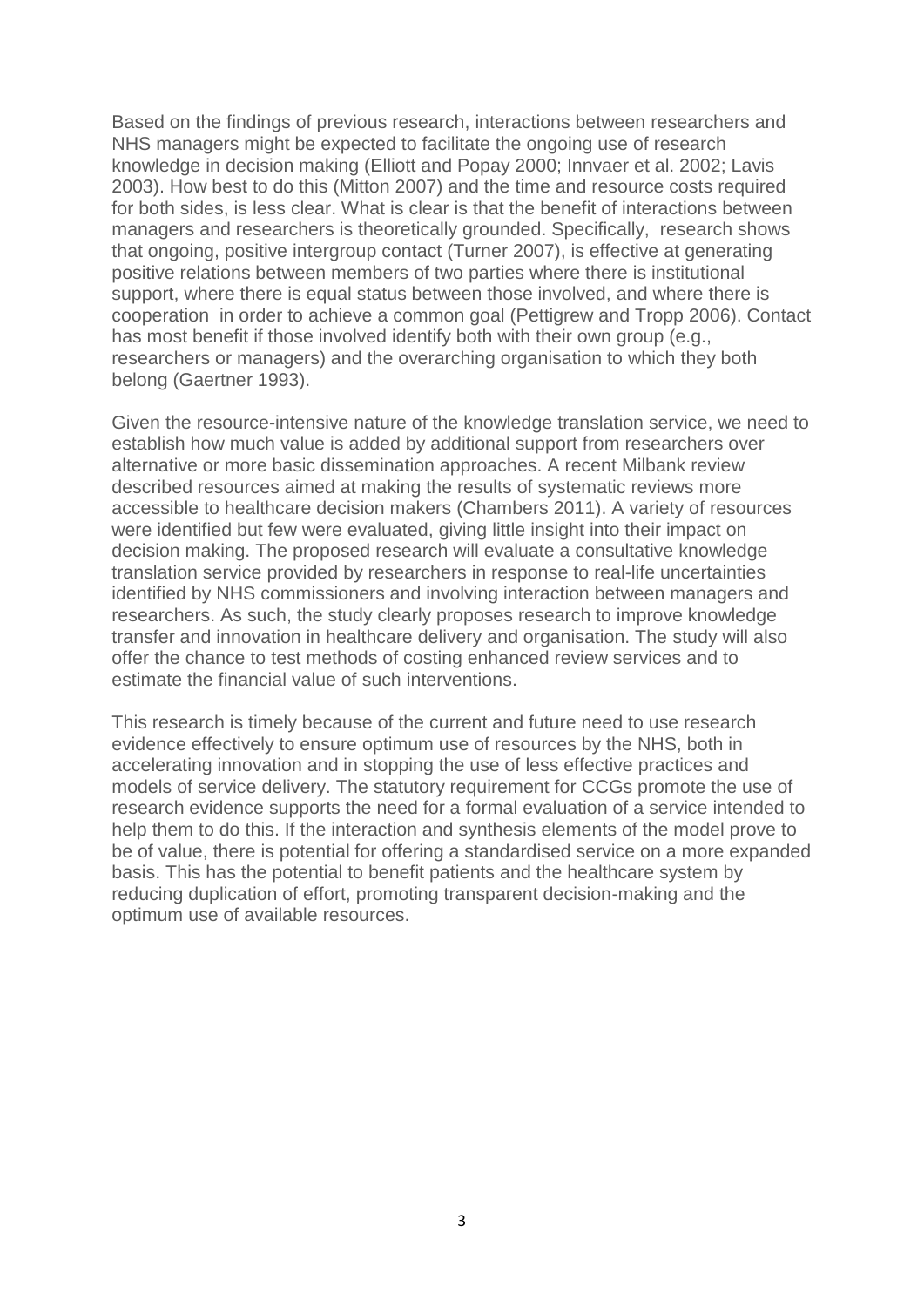## **Research Questions**

## *Primary research question*

 Does access to a demand led knowledge translation service improve uptake and use of research evidence by NHS commissioners compared with less intensive and less targeted alternatives?

### *Secondary research questions*

- Do evidence briefings (summaries of synthesised research evidence with additional contextual information and implications for decision-making) tailored to specific local contexts inform decision making in other jurisdictions?
- Does contact between researchers and NHS commissioners increase use of research evidence?

### **Methods**

### **Ethical Issues**

No ethical issues are anticipated as a result of this study. This study has been granted ethical permission by the Department of Health Sciences, The University of York research ethics board. Appropriate research governance approval will be sought for the study

### **Setting and Participants**

Setting: CCGs in the North East of England will be assigned to one of the three interventions aimed at supporting the use of research evidence in decision-making. The governing boards of all CCGs will be approached and invited to participate in the study. We anticipate each intervention arm will include 2-4 CCGs.

Participants: Within each participating CCG, we seek involvement of all those involved in commissioning decision making processes. This will include governing board members, Exec team members, clinical leads and managers.

### **Overview**

This is a mixed method controlled before-and-after study design with three phases.

- Pre-intervention Phase: collection of baseline outcome and process evaluation data
- Intervention Phase: delivery of study interventions
- Post-intervention Phase: collection of outcome measures and process evaluation data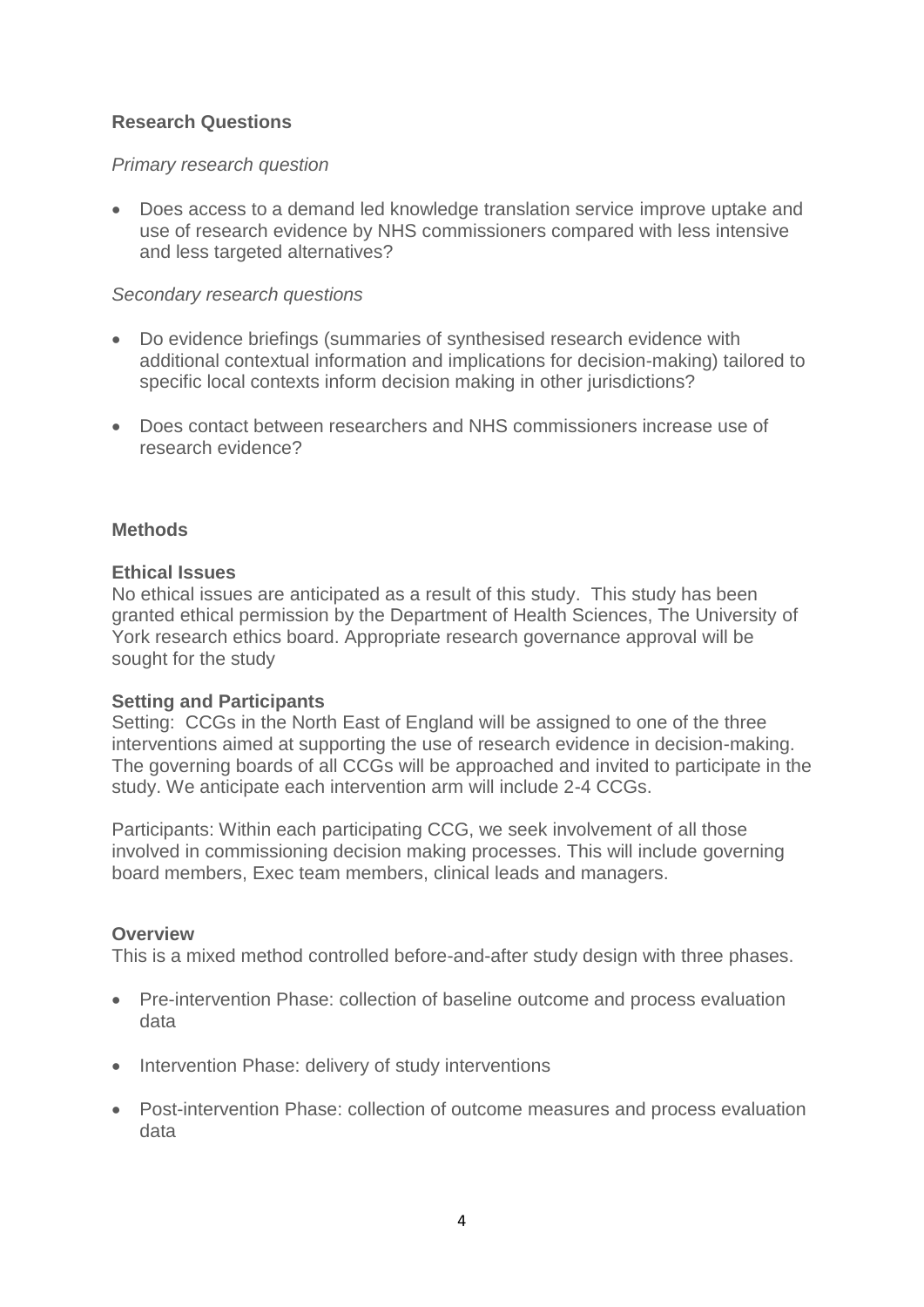### *Phases 1 (pre-intervention) and 3 (post-intervention)*

There are two outcome measures. The first measures organisational capacity to use research evidence (CHSRF, 2005). This tool was developed and validated in Canadian healthcare organisations (Kothari, 2009, Catallo and Sidani, 2013). The second measures individual governing body members' intention to use research evidence using a tool based on the Theory of Planned behaviour (Azjen, 2009). In addition, three process evaluation measures assess changes in quality and frequency of interaction between researchers and decision-makers, documentary evidence of the use of research in decision-making and perceptions of the relationship between CCGs and researchers during the study.

Three components will be used to collect these five measures:

(1) A questionnaire based survey of individuals within the participating case sites. This will collect data for the two outcome measures (perceived organisational capacity to use research evidence and individual intention to use research evidence) at baseline (January 2014), and repeated post-intervention (February 2015). This questionnaire will be distributed to governing body and executive members of each participating CCG and will collect three sets of information: the primary outcome measure, is a validated questionnaire-based tool devised by the Canadian Health Services Research Foundation (CHSRF 2005, Kothari 2009), and modified by the Support Collaboration (Oxman 2009) – that assesses the organisations' ability to acquire, assess, adapt and apply research evidence to support decision-making. Individual members of each governing body will complete the survey, enabling exploration of variation within sites, and mean scores of all responses will be used to represent each participating CCG.

The second outcome measure (based on the theory of planned behaviour (TPB)) will measure the intentions of individual governing body members and managers to use research evidence in decision making, as well as the perceived behavioural control, social norms and attitudes towards doing so (Boyko 2011; Lavis 2011; Wilson, 2011). Thirdly, to evaluate the changes to nature of the (proposed) interactions, both within the participating sites and between commissioners and researchers, participants will be asked about their experiences with, and attitude towards researchers. Participants will be asked how much contact they have had with researchers in their job (quantity), and the success of the interaction (quality), using measures developed by Hewstone and colleagues (e.g., Hewstone, Judd, & Sharp, 2011). This section will also include questions regarding the extent to which the interactions were perceived as friendly and cooperative, as helping to achieve the goals of both managers *and* researchers. The extent to which those involved in the interaction are perceived as being on an equal footing, without either group dominating, and the extent to which the contact is perceived as being supported by the CCGs, and the NHS more generally, will also be examined. Participants will also be asked to indicate the extent to which their status as a CCG lead is important to them (ingroup identification), and to what extent they see themselves and researchers as part of one overarching group committed to achieving the same things (superordinate identification). In addition, we will include measures of perceptions of researchers in general (e.g., to what extent do you perceive them as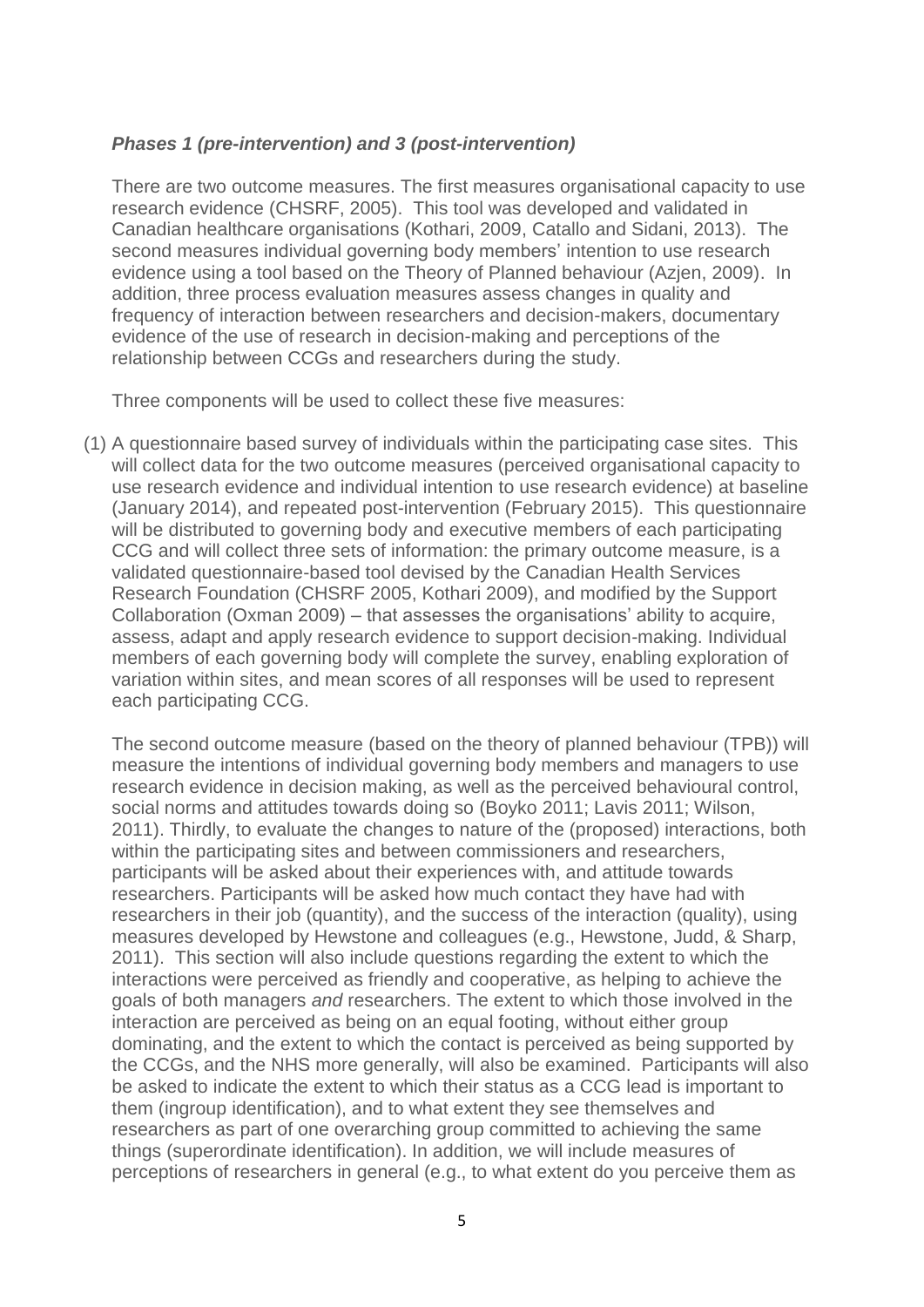positive – negative, friendly – hostile, effective - ineffective; Wright, 1997's generalised intergroup attitude scale). Finally, limited information on individual characteristics (for example, previous experience of doing research and self-reported uptake of new ideas) will be collected to help us to understand variation in responses.

To maximise response rates, each participant will receive a personalised questionnaire together with a prepaid return envelope (Edwards et al, 2001) and the questionnaire will also be distributed online. Individuals who have not responded will be sent two reminders by email that will include a second copy of the questionnaire (Edwards, et al 2001). In order to compare baseline responses with those given at the end of the study, participants will be allocated a unique identification number.

(2) Collection of documents for evidence of the use of research in CCG decisionmaking. In this component we will collect documents including CCG Minutes and associated papers to support agenda items in meetings in which decision-making takes place. This component aims to capture reported actual use of research evidence in decision making whilst our primary outcome measures focus on *intention* to do so (intention has been shown to be a valid predictor of a significant proportion of eventual behaviour. This will also allow us to identify any additional local activity aimed at increasing the use of research evidence in decision-making that we need to take into account during analysis of impact. National level activity to increase the use of research evidence in decision-making will be controlled for by the national CHSRF survey. Documents will be collected from the participating NHS organisations during the 12 month intervention period. To minimise bias, an initial sample of all documents produced by the governing body teams during a one month period will be considered by the research team.

(3) In-depth qualitative interviews with governing and executive body members in participating case sites. These will explore perceptions of the use of research evidence locally, their experiences of the process of the evidence briefing service and study processes as well as any unanticipated consequences of the work. This will add richness and depth to our quantitative measures and help us to understand the study results. The purposive sampling criteria will include contact with the intervention. This component will take place at the end of the intervention period (January to March 2015).

In addition, a second questionnaire based survey will collect data from all English CCGs. This will include only the first outcome measure and this will be delivered at baseline (January 2014) and then again post-intervention (February 2015). CCGs are new and evolving entities, and as such we need to be able to determine if any changes viewed from baseline are linked to the intervention(s) and are not just a consequence of the development of the CCG(s) over the course of the study. To guard against this maturation bias , and to test the generalizability of findings, we will administer the CHSRF instrument to all English CCGs to assess their organisational ability to acquire, assess, adapt and apply research evidence to support decisionmaking. The most senior manager (Chief Officer or Chief Clinical Officer) of each CCG will be asked to complete the CHSRF instrument on behalf of their organisation.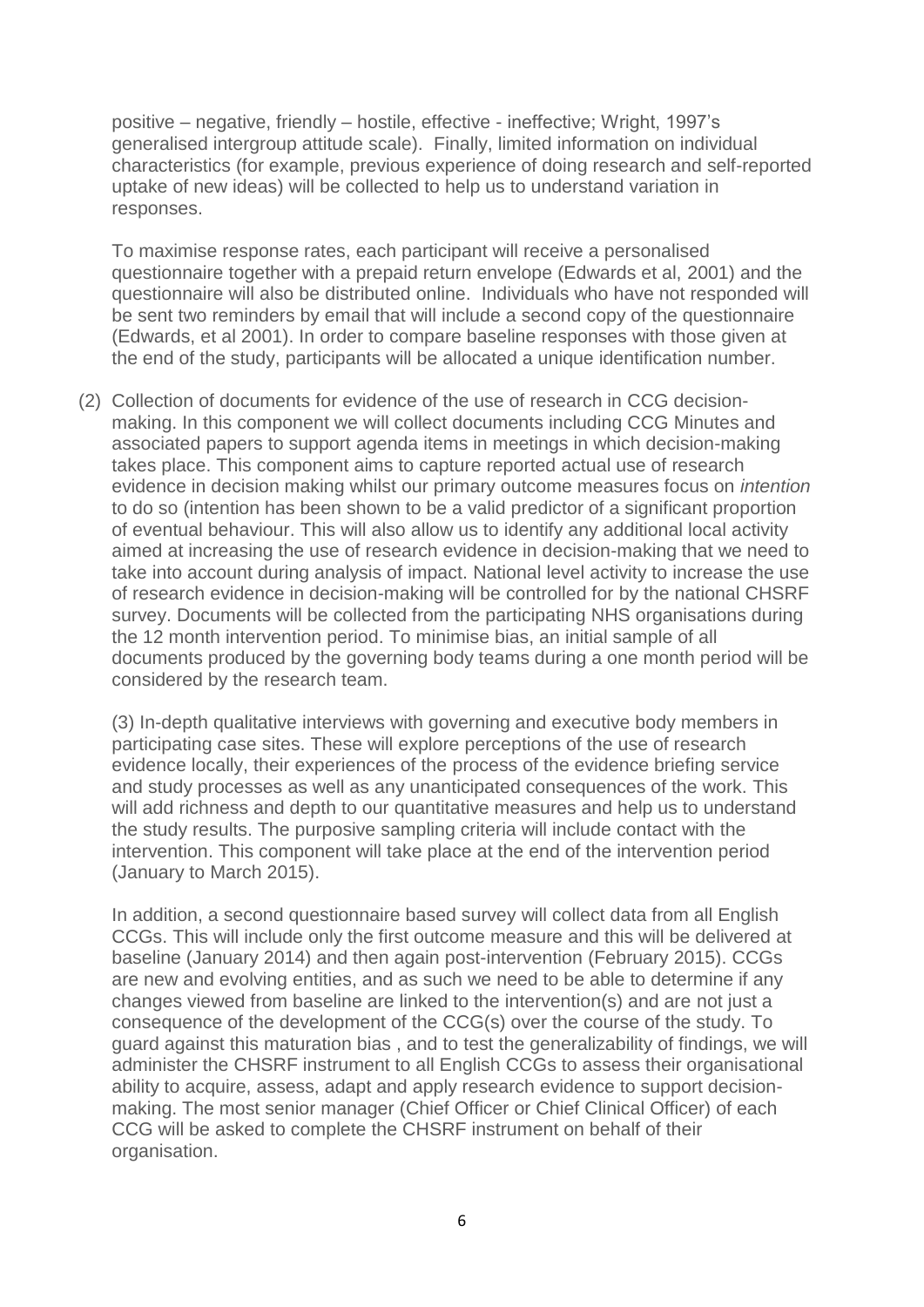# *Phase 2 (Intervention)*

Participating CCGs will receive one of three interventions aimed at supporting the use of research evidence in their decision-making: 1) consulting plus responsive "push" of tailored evidence; 2) consulting plus an unsolicited push of non tailored evidence; or 3) 'service-as-usual' arm.

### *Intervention 1:*

Consulting plus responsive "push" of tailored evidence *–* One local health economy will receive access to a demand led knowledge translation service provided by CRD (see: www.york.ac.uk/inst/crd/projects/knowledge\_translation\_service.html).

After initial relationship building, the intervention team will offer training (at least 2 sessions) on how to acquire, assess, adapt and apply synthesised existing evidence. Sessions will be based on the methodological approach developed by the CRD KT service (Chambers 2012) and will draw upon the *Tools for Policymakers* developed by the Support Collaboration (see www.health-policy-systems.com/). Training to be provided will depend on the needs on the CCG participants but is likely to cover:

- Sources of synthesised research evidence
- Question formulation
- Different types of systematic review
- Critical appraisal of systematic reviews
- Assessing uncertainty and generalisability
- NHS EED and economic evaluations

The CRD intervention team will also provide regular advice and support on how to seek solutions from existing evidence resources, question framing and prioritisation. Advice and support will be both reactive and proactive and will be delivered via telephone, email and face to face. Contact initiated by the CRD team will be made on at least a monthly basis and is expected to include:

- Regular phone calls/e-mails and face to face meetings to discuss progress on ongoing topics, identify further evidence needs and discuss any issues around use of evidence
- Alerting to new systematic reviews and other synthesised evidence relevant to CCG priorities

In conjunction with our CCG partner(s) we will develop a priority setting process that incorporates the key recommendations of the SUPPORT Collaboration: agreed timelines; explicit criteria for determining priorities; and an explicit process for determining priorities. This will include the CCG's own internal priority setting process if applicable, with additional criteria to assess the likelihood that the question can be assessed using the available sources of existing synthesised evidence.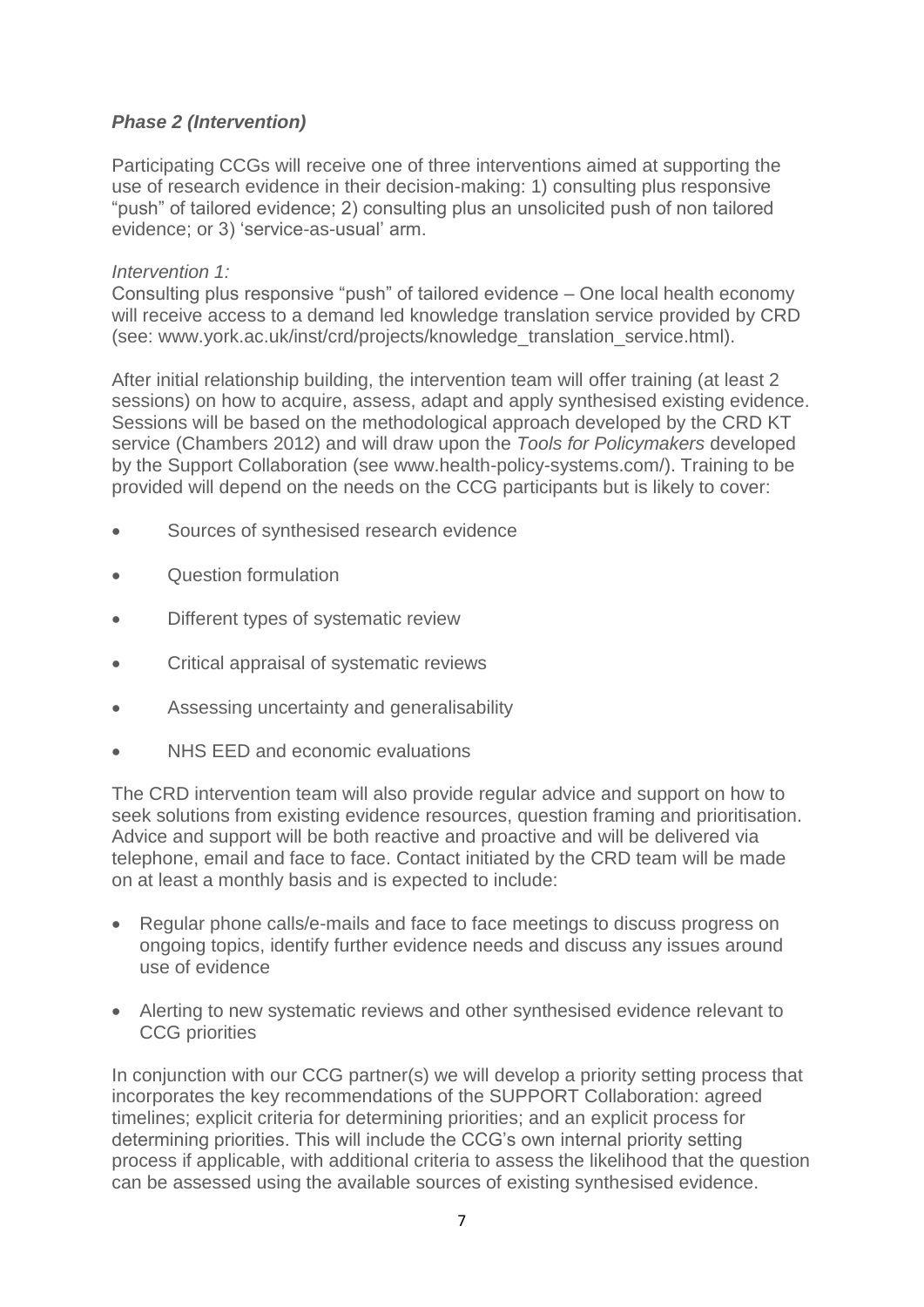In response to prioritised uncertainties from the CCG (Lavis 2009), CRD will synthesise existing evidence together with relevant contextual data, producing evidence briefings tailored to both the local context and their specified decisions. Based on developmental work undertaken as part of the NIHR CLAHRC for Leeds, York and Bradford, we have resourced the project so that we can respond to 6-8 key issues during the intervention phase. To date, and depending on the topic and the quantity and quality of evidence to be synthesised, CLAHRC evidence briefings have taken between 10 and 30 working days to produce.

#### *Intervention 2:*

CCGs in a second health economy will receive the same active and reactive contact, training, advice and support from CRD as those in intervention 1. However, rather than receiving the demand led tailored service, CRD will not produce evidence briefings tailored to the local CCGs context and their specified decisions but will instead simply disseminate evidence briefings generated for the intervention 1 site (with area-specific contextual information removed) and any other non-tailored briefings produced by CRD over the intervention period; thus an intervention comprising consulting plus an unsolicited push of non tailored evidence.

#### *Intervention 3:*

The third intervention constitutes a 'service-as-usual' control arm. In this, CRD will disseminate the evidence briefings generated in intervention 1 (with area-specific contextual information removed) and any other non-tailored briefings produced by CRD over the intervention period; thus, an unsolicited push of non tailored evidence.

These CCGs will receive only CRD's routine promotional activity around the value and use of evidence. CCGs allocated to this 'service-as-usual' site, will be offered the same contact, training and support from CRD as those in intervention 1 and 2 after final follow-up is complete.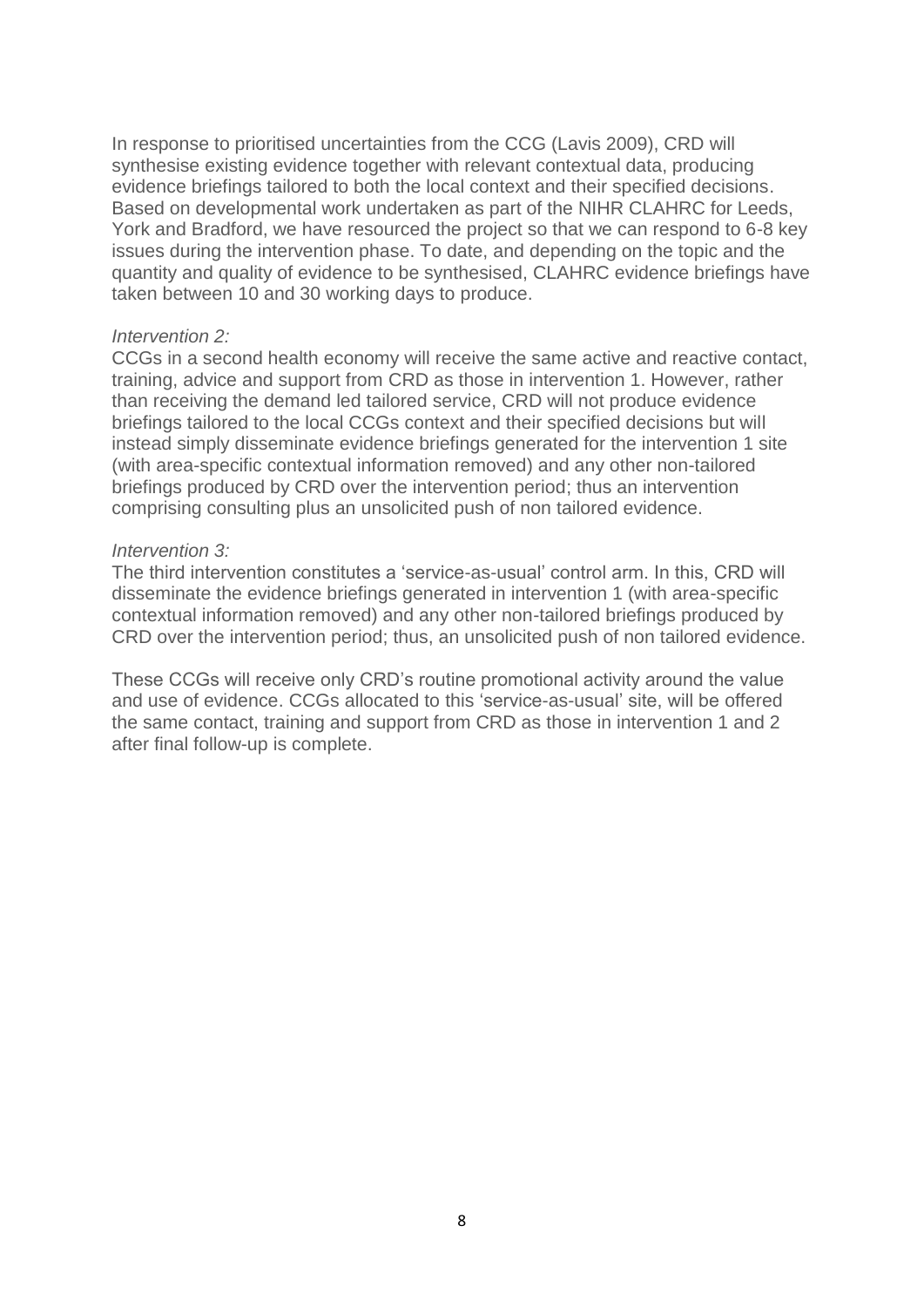# **Analysis**

We will use ANOVAs to examine whether participants in the intervention conditions perceive themselves as experiencing more positive contact experiences and more positive attitude towards researchers over time in the intervention conditions compared to the control condition.

The primary analysis will measure the impact of study interventions on two main outcomes at two times points. The key dependent variable will be the perceived organisational capacity to use research evidence but we will also measure the impact of interventions upon our second outcome of reported research use. These will be treated as continuous variables and for each we will calculate the overall mean score, any sub scale means and related standard deviations at two time points (pre and post intervention) and within four case sites. Secondary analysis will assess interactions between the intervention received and three further continuous independent variables measuring individual demographic characteristics and the quality and frequency of contact, upon the two outcome measures.

For each of these variables, we will conduct two way repeated measures ANOVA with two within subject factors (case site [as a proxy for the model of evidence briefing service received] and time period [pre and post intervention]). SPSS version 21 "GLM" analysis procedure will be used. Case site will be included as a covariant.

| <b>Outcome measure</b>   | <b>Tool</b>      | Items in tool                                  |
|--------------------------|------------------|------------------------------------------------|
| Perceived organisational | <b>CHRSF</b>     | 40 items in 4 sub scales:                      |
| capacity to use research | (Kothari,        | Acquire: can the organisation find and obtain  |
| evidence                 | 2009)            | the research findings it needs?                |
|                          |                  | Assess: can the organisation assess            |
|                          |                  | research findings to ensure they are reliable, |
|                          |                  | relevant and applicable?                       |
|                          |                  | Adapt: can the organisation present the        |
|                          |                  | research to decision makers in a useful way?   |
|                          |                  | Apply: do skills, structures, processes, and   |
|                          |                  | culture in the organisation promote and use    |
|                          |                  | research findings in decision-making?          |
| Reported research use    | Theory of        | 15 items in 4 sub scales:                      |
|                          | Planned          | Intention (3 items)                            |
|                          | <b>Behaviour</b> | social norms (4 items)                         |
|                          |                  | self efficacy (4 items)                        |
|                          |                  | attitudes and values (4 items)                 |
| Quality of interaction   | L,               | 25 items each on a 7 item Likert scale         |
| Frequency of interaction | i,               | 2 items each on a 6 point Likert scale         |
| between decision         |                  |                                                |
| makers and researchers   |                  |                                                |
| Demographic              |                  | Research experience                            |
| information              |                  | Responsibility for research                    |
|                          |                  | <b>Education level</b>                         |
|                          |                  | Job role                                       |
|                          |                  | <b>Medical qualifications</b>                  |
|                          |                  | Individual approach to new ideas               |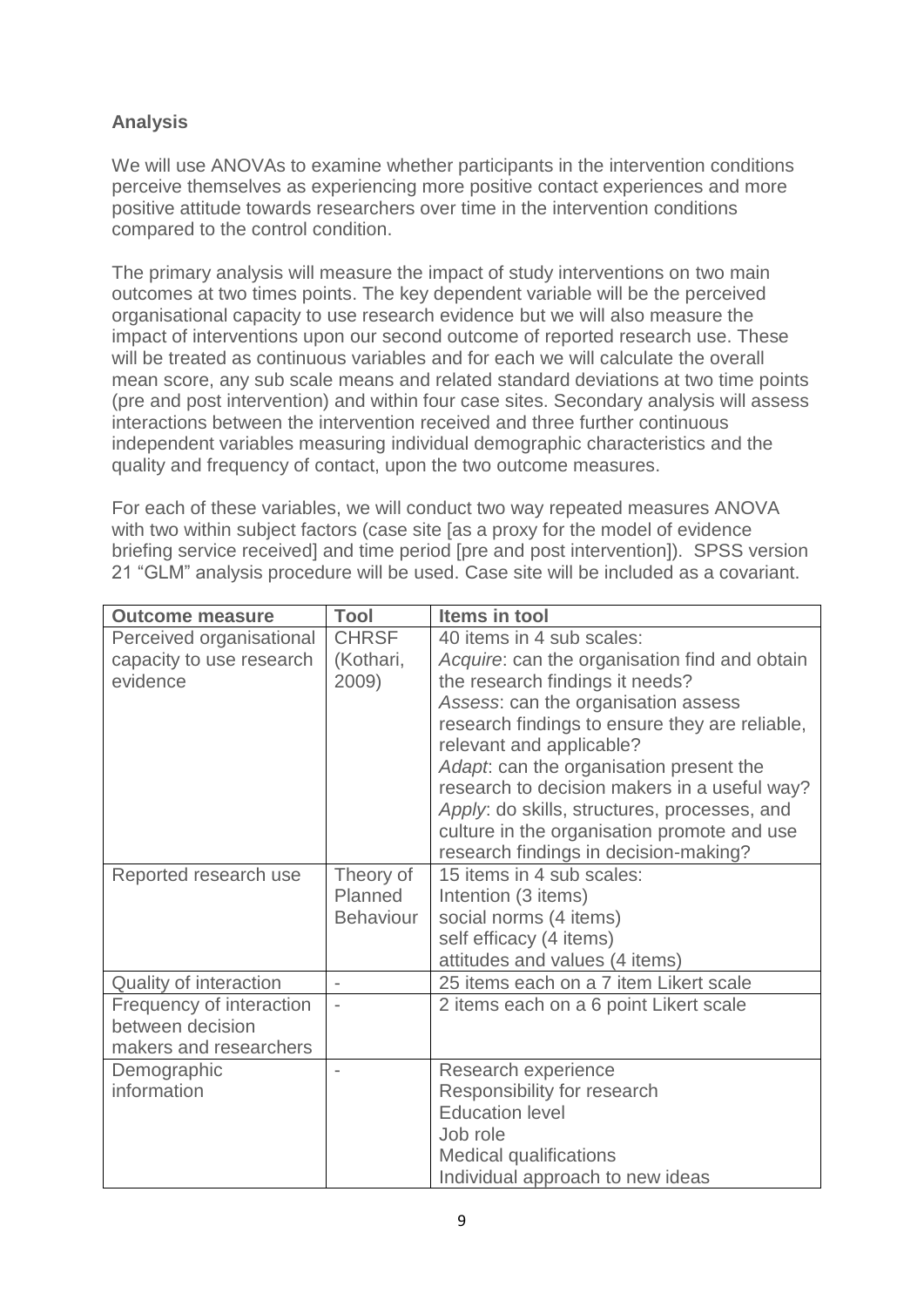If data subsequently warrants more complex multivariate analysis we will explore the possibilities with a departmental statistician and the scientific advisory group. Where measures are non-normal we will transform the data (logarithmically) where necessary and possible. Analysis will be undertaken using SPSS (version 20) and STATA statistical packages.

In addition to the conventional cut offs used for statistical significance (i.e.  $p<0.05$ ) we will use guidance on interpreting effect sizes in before after studies to examine the "importance" (clinical/policy significance) of any changes (Kazis 1989). This is calculated by taking the difference between the means at before intervention (baseline) and after intervention and dividing it by the standard deviation of the same measure before intervention. Mathematically:  $ES = (m1 - m2)/s1$ , where m, is the pre intervention mean, m2 the post intervention mean, and s1, the pre intervention standard deviation.

Analysis will be led by the Department of Health Sciences, University of York; CRD study team members delivering the intervention components will be blinded from data and analysis. Statistical support will be provided by the Department of Health Science's statistics group.

### *Qualitative Evaluation Process measures*

*Documentary evidence of the use of research in decision-making* We aim to identify and understand the ways in which research evidence is employed by each organisation and how the evidence briefings service is integrated into decision-making processes through analysis of decision-making records. Selection of relevant documents will be conducted through review of a snapshot (one calendar month) of all documents produced by each CCG relating to commissioning decisionmaking bodies. The evaluation team will identify relevant documents to include over the course of the study.

The precise nature of the analysis will be led by the content of the documents available. This will firstly explore how research evidence in general is used by each organisation and how this changes over time. Over the intervention period decisionmaking documents will be analysed each month to capture the frequency of references made to research evidence.

In the second stage, to understand how the evidence briefings service has been integrated into decision-making processes a case study approach will be adopted. We will identify comparable case study topics within each site by focusing on one topic that is common to all sites and collecting all documentation relating to this topic. Using a thematic approach that focuses on the process of decision-making (Swan et al, 2011), these documents will be analysed in depth to identify when and how research evidence, including the evidence briefings service itself, has been employed. Using a thematic approach and NVivo software (NVivo qualitative data analysis software; QSR International Pty Ltd. Version 10, 2012), documents will be thematically coded to capture the ways in which research evidence has been used in the decision-making process.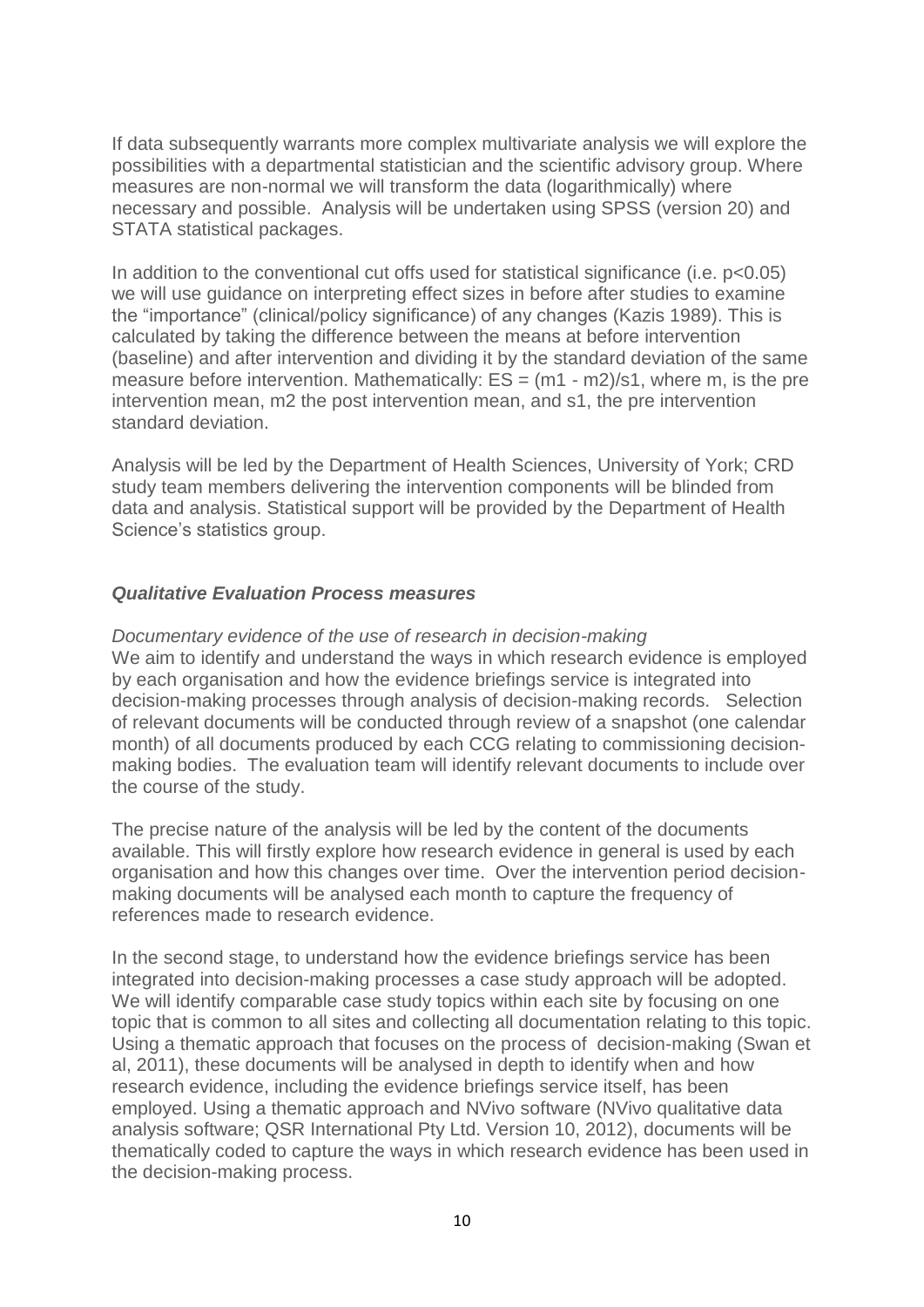## *Qualitative interviews*

The framework approach to analysis will again be applied to interview data. Deductive and inductive themes will be generated and interpreted using Atlas-TI [\(www.atlasti.com\)](http://www.atlasti.com/) to organise and manage the data. Member validation will be employed with all participating CCGs in each of the local health economies. In particular, it is anticipated that themes relating to the following areas will be explored:

- Knowledge of and perceptions of the aims and expectations of the EBS received by the case site
- Expectations of and perceived impact of the EBS delivered in the CCG
- Attitudes to researcher evidence and how these relate to the EBS received.
- Perceptions of the use of research evidence locally

### *Data integration*

This is a mixed methods study using a sequential explanatory strategy (Creswell, 2009). The primary point of data integration will be the analysis stage in which themes generated by qualitative analysis will be used to help us to understand variation in quantitative outcomes in each site. During this process data will be integrated in three ways.

- Interviews will be categorised according to the intervention received and differences in the themes generated by each interview will be compared and contrasted across case sites
- Individual interviews will also be categorised according to the participant's survey responses to questions about relationships with researchers
- Themes generated by interviews on the subject of the case study topics will be compared with those arising from documentary evidence to identify any conflict or consistency between local perceptions of the use of evidence and recorded use of evidence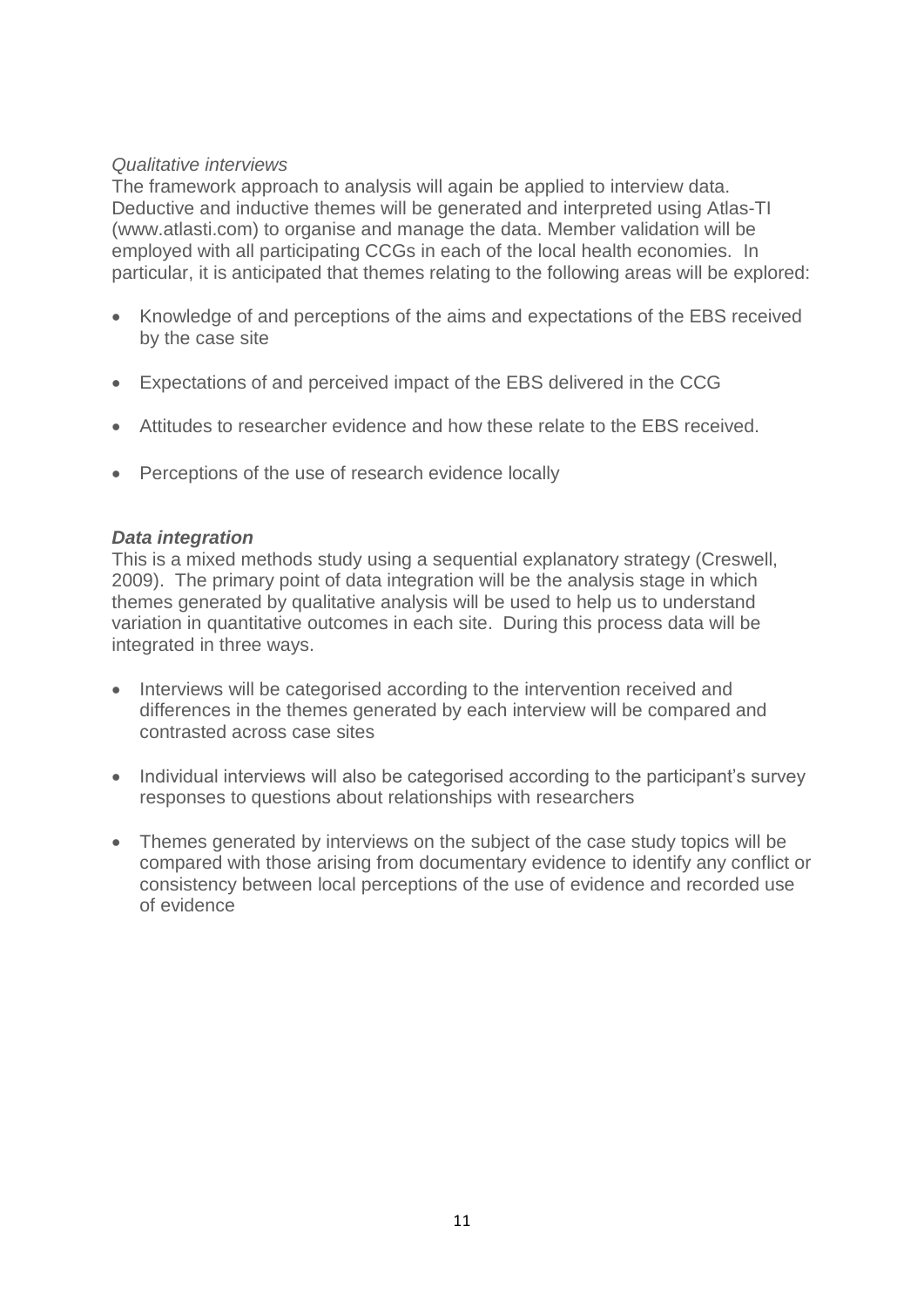#### **References**

Appleby J, Ham C, Imison C, Jennings M. *Improving NHS productivity. More with the same not more of the same.* London: Kings' Fund, 2010.

Boyko JA, Lavis JN, Dobbins M, Souza NM. Reliability of a tool for measuring theory of planned behaviour constructs for use in evaluating research use in policymaking. *Health Res Policy Syst* 2011; 9: 29.

Department of Health. *Innovation health and wealth: Accelerating adoption and diffusion in the NHS.* A report by Sir Ian Carruthers. London: Dept of Health; 2011.

Canadian Health Services Research Foundation (CHSRF). *Is research working for you? A self-assessment tool and discussion guide for health services management and policy organizations.* Canadian health Services Research Foundation; 2008.

Catallo, C, and Sidani, The Self-Assessment for Organizational Capacity Instrument for Evidence-Informed Health Policy: Preliminary Reliability and Validity of an Instrument. *World Views on Evidence Based Nursing,*, 2013, 0:00, 1-11.

Chambers D, Wilson P, Thompson C, Hanbury A, Farley K, Light K. Maximizing the impact of systematic reviews in healthcare decision-making: a systematic scoping review of knowledge translation resources. *Milbank Q* 2011; 89: 131-56.

Chambers D, Grant R, Warren E, Pearson S-A, Wilson P. Use of evidence from systematic reviews to inform commissioning decisions: a case study. *Evid Policy* 2012; 8:141-8.

Chambers D, Wilson P. A framework for production of systematic review based briefings to support evidence-informed decision-making. *Syst Rev* 2012; 1:32.

Cohen W, Levinthal D. Absorptive capacity: a new perspective on learning and innovation. *Admin Sci Quart* 1990; 35:128–52.

Cooksey D. *A review of UK health research funding*. London: HM Treasury; 2006.

Crisp RJ, Turner RN, Hewstone M. Common ingroups and complex identities: Routes to reducing bias in multiple category contexts. *Group Dyn-Theor Res 2010; 14: 32-46.*

Dovidio JF, Gaertner SL, Kawakami K. Intergroup Contact: The Past, Present, and the Future *Group Process Interg* 2003; 6: 5-21.

Drummond MF, Stoddart GL, Torrance GW. *Methods for the Economic Evaluation of Health Care Programmes*. **(**2nd Edition) New York: Oxford University Press; 1997.

Edwards PJ, Roberts I, Clarke MJ, DiGuiseppi C, Wentz R, Kwan I, et al. Methods to increase response to postal and electronic questionnaires. *Cochrane Database Syst Rev* 2009; 3.

Elliott H, Popay J. How are policy makers using evidence? Models of research utilisation and local NHS policy making. *J Epidemiol Community Health* 2000; 54: 461-8.

Gaertner SL, Dovidio JF, Anastasio PA, Bachman BA, Rust MC. The common ingroup identity model: Recategorization and the reduction of intergroup bias. *Eur Rev Soc Psychol* 1993; 4: 1-26.

Ham C. *Health in a Cold Climate*. London: The Nuffield Trust, 2009.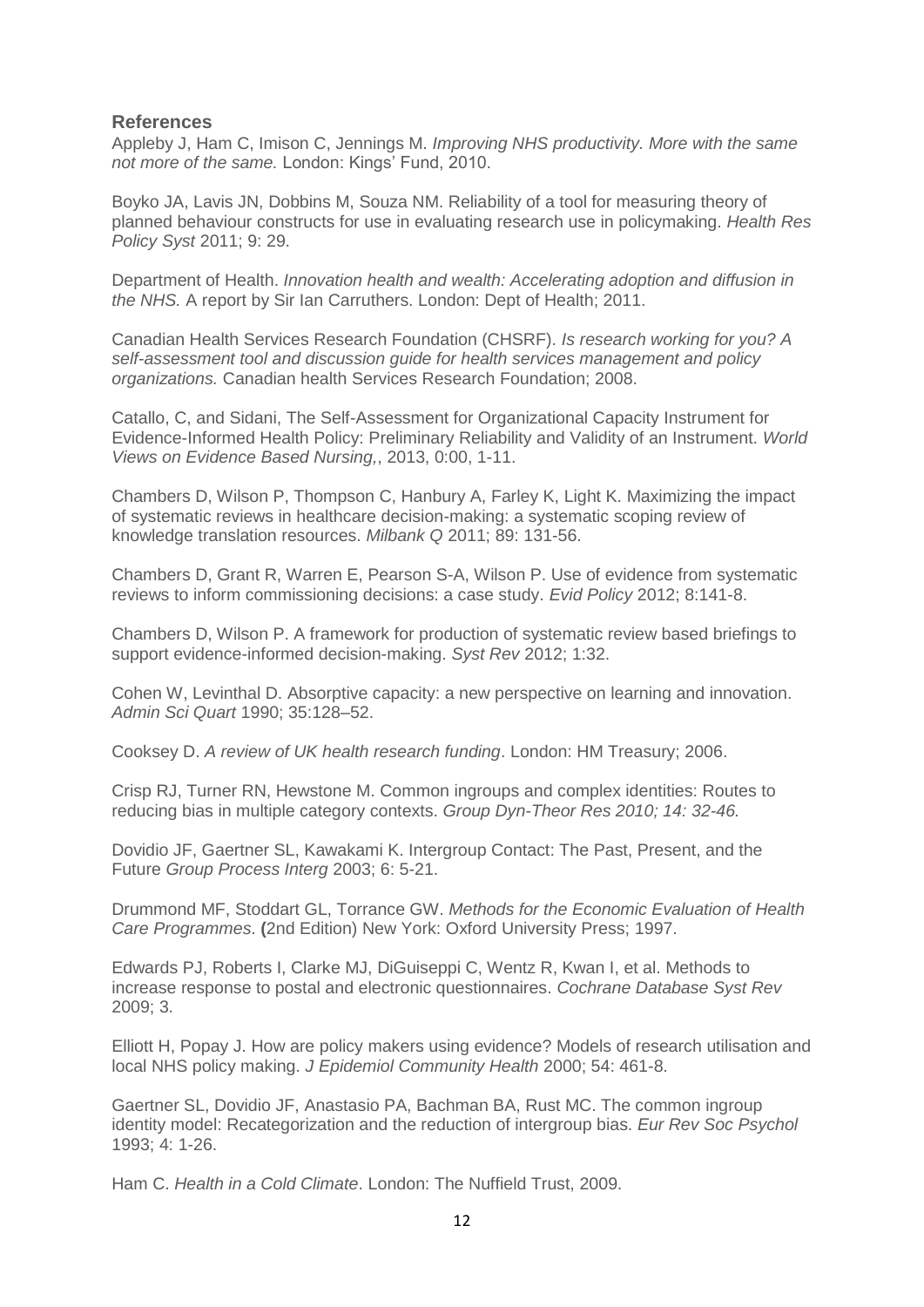Hanbury A, Thompson C, Wilson PM, Farley K, Chambers D, et al. Translating research into practice in Leeds and Bradford (TRiP-LaB): a protocol for a programme of research. *Implement Sci* 2010; 5: 37.

Hewstone M, Judd CM, Sharp M. Do observer ratings validate self-reports of intergroup contact? A round-robin analysis. *J Exp Soc Psychol*, 2011; 47: 599-609.

Innvaer S, Vist G, Trommald M, Oxman A. Health policy-makers' perceptions of their use of evidence: a systematic review. *J Health Serv Res Policy* 2002; 7: 239-44.

Islam MR, Hewstone M. Dimensions of contact as predictors of intergroup anxiety, perceived out group variability, and out-group attitude: An integrative model. *Pers Soc Psychol B* 1993; 19: 700-710.

Jacobson N, Butterill D, Goering P. Consulting as a strategy for knowledge transfer. *Milbank Q* 2005; 83: 299-321.

Kazis LE, Anderson JJ, Meenan RF. Effect sizes for interpreting changes in health status. *Med Care* 1989; 27(3 Suppl): S178-89.

Kothari A, Edwards N, Hamel N, Judd M. Is research working for you? Validating a tool to examine the capacity of health organizations to use research. *Implement Sci* 2009; 4: 46.

Kyratsis Y, Ahmad R, Holmes AH. Making sense of evidence in management decisions: the role of research-based knowledge on innovation adoption and implementation in healthcare. Study protocol. *Implement Sci* 2012; 7:22.

Lane P, Koka B, Pathak S. The reification of absorptive capacity: a critical review and rejuvenation of the construct. *Acad Manage Rev* 2006; 31:833–63.

Lavis JN, Robertson D, Woodside JM, McLeod CB, Abelson J; Knowledge Transfer Study Group. How can research organizations more effectively transfer research knowledge to decision makers? *Milbank Q* 2003; 81: 221-48.

Lavis JN, Davies HTO, Oxman AD, Denis JL, Golden-Biddle K, Ferlie E. Towards systematic reviews that inform health care management and policymaking. *J* Health *[Serv Res](http://www.ncbi.nlm.nih.gov/pubmed/22535902)* Policy 2005; S1:35-48.

Lavis JN, Oxman AD, Lewin S, Fretheim A. SUPPORT Tools for evidence-informed health policy making: Setting priorities for supporting evidence-informed policy making. Health Res Policy Syst 2009; 16;7 Suppl 1:S3.

Lavis JN, Wilson MG, Grimshaw JM, Haynes RB, Hanna S, Raina P, et al. Effects of an evidence service on health-system policy makers' use of research evidence: A protocol for a randomised controlled trial. *Implement Sci* 2011; 6:51.

Mason J, Freemantle N, Nazareth I, Eccles M, Haines A, Drummond M: When is it costeffective to change the behavior of health professionals? *JAMA* 2001; 286: 2988-2992.

Mauskopf J, Paul J, Grant D, Stergachis A**.** The role of cost-consequence analysis in healthcare decision making. *PharmacoEconomics* 1998; 13:277–288.

Mitton C, Adair CE, McKenzie E, Patten SB, Waye Perry B. Knowledge transfer and exchange: review and synthesis of the literature. *Milbank Q* 2007; 85:729-68.